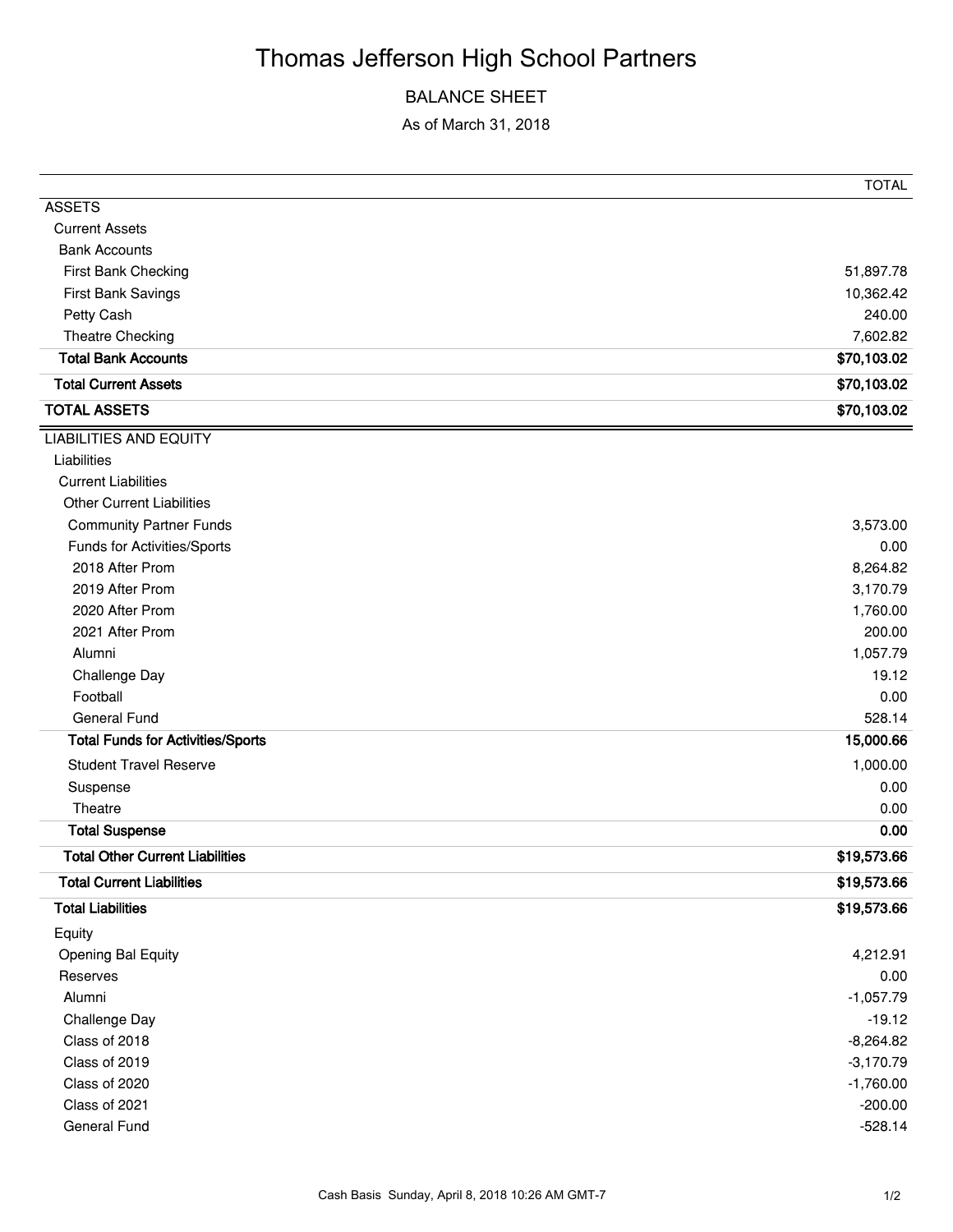|                                     | <b>TOTAL</b> |
|-------------------------------------|--------------|
| <b>Total Reserves</b>               | $-15,000.66$ |
| <b>Retained Earnings</b>            | 22,968.19    |
| Net Income                          | 38,348.92    |
| <b>Total Equity</b>                 | \$50,529.36  |
| <b>TOTAL LIABILITIES AND EQUITY</b> | \$70,103.02  |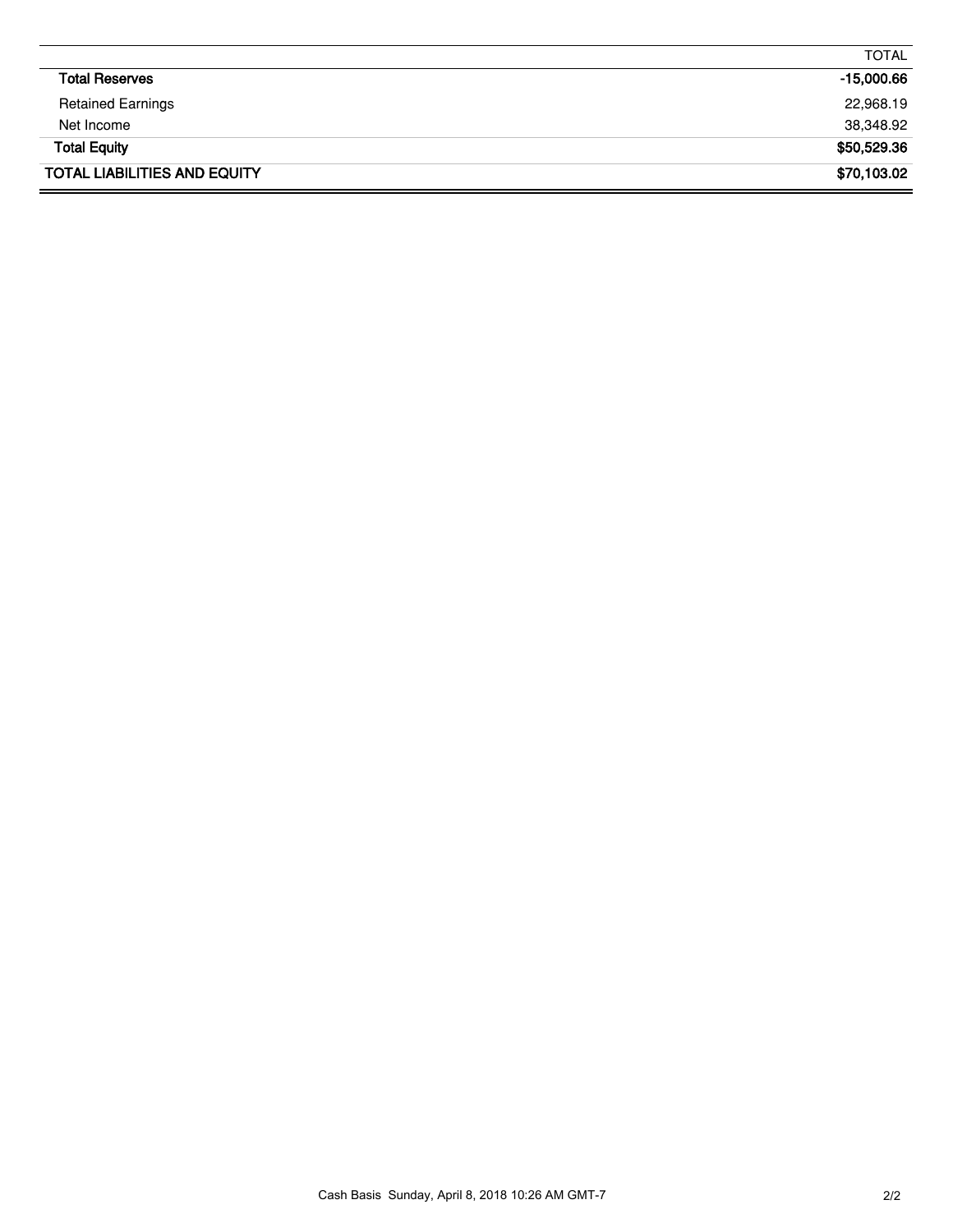## Thomas Jefferson High School Partners

## PROFIT AND LOSS

August 2017 - March 2018

|                              | <b>AUG 2017</b> | <b>SEP 2017</b> | <b>OCT 2017</b> | <b>NOV 2017</b> | <b>DEC 2017</b> | <b>JAN 2018</b> | FEB 2018   | MAR 2018    | <b>TOTAL</b> |
|------------------------------|-----------------|-----------------|-----------------|-----------------|-----------------|-----------------|------------|-------------|--------------|
| Income                       |                 |                 |                 |                 |                 |                 |            |             |              |
| 10% Fundraising              | 0.00            | 0.00            | 0.00            | 0.00            | 0.00            | 0.00            | 0.00       | 0.00        | \$0.00       |
| Class of 2018                | 125.00          | 7.50            | 0.00            | 0.00            | 0.00            | 0.00            | 0.00       | 0.00        | \$132.50     |
| Class of 2019                | 0.00            | 22.00           | 0.00            | 0.00            | 0.00            | 0.00            | 0.00       | 0.00        | \$22.00      |
| Class of 2020                | 140.00          | 0.00            | 0.00            | 0.00            | 0.00            | 0.00            | 0.00       | 0.00        | \$140.00     |
| Football                     | 400.00          | 0.00            | 0.00            | 0.00            | 0.00            | 0.00            | 0.00       | 0.00        | \$400.00     |
| Theatre                      | 0.00            | 0.00            | 0.00            | 603.39          | 0.00            | 0.00            | 0.00       | 0.00        | \$603.39     |
| <b>Total 10% Fundraising</b> | 665.00          | 29.50           | 0.00            | 603.39          | 0.00            | 0.00            | 0.00       | 0.00        | \$1,297.89   |
| Art Fest                     | 0.00            | 0.00            | 0.00            | 0.00            | 0.00            | 0.00            | 0.00       | 0.00        | \$0.00       |
| <b>Book Fair</b>             | 0.00            | 0.00            | 0.00            | 0.00            | 960.00          | 0.00            | 0.00       | 0.00        | \$960.00     |
| Booth Fees                   | 0.00            | 65.00           | 1,895.00        | 3,962.63        | 2,285.00        | 0.00            | 0.00       | 0.00        | \$8,207.63   |
| Food                         | 0.00            | 0.00            | 0.00            | 0.00            | 83.00           | 0.00            | 0.00       | 0.00        | \$83.00      |
| <b>Total Art Fest</b>        | 0.00            | 65.00           | 1,895.00        | 3,962.63        | 3,328.00        | 0.00            | 0.00       | 0.00        | \$9,250.63   |
| Class of 2018                | 0.00            | 0.00            | 0.00            | 0.00            | 0.00            | 0.00            | 0.00       | 0.00        | \$0.00       |
| Donation                     | 1,250.00        | 75.00           | 0.00            | 0.00            | 1,000.00        | 300.00          | 0.00       | 0.00        | \$2,625.00   |
| Fundraising                  | 0.00            | 0.00            | 75.00           | 0.00            | 0.00            | 716.00          | 0.00       | 0.00        | \$791.00     |
| Total Class of 2018          | 1,250.00        | 75.00           | 75.00           | 0.00            | 1,000.00        | 1,016.00        | 0.00       | 0.00        | \$3,416.00   |
| Class of 2019                | 0.00            | 0.00            | 0.00            | 0.00            | 0.00            | 0.00            | 0.00       | 0.00        | \$0.00       |
| Donation                     | 0.00            | 31.00           | 0.00            | 450.00          | 0.00            | 0.00            | 0.00       | 100.00      | \$581.00     |
| Fundraisers                  | 0.00            | 220.50          | 732.96          | 0.00            | 0.00            | 0.00            | 0.00       | 0.00        | \$953.46     |
| <b>Merchandise Sales</b>     | 0.00            | 165.00          | 0.00            | 0.00            | 22.00           | 0.00            | 0.00       | 0.00        | \$187.00     |
| Total Class of 2019          | 0.00            | 416.50          | 732.96          | 450.00          | 22.00           | 0.00            | 0.00       | 100.00      | \$1,721.46   |
| Class of 2020                | 0.00            | 0.00            | 0.00            | 0.00            | 0.00            | 0.00            | 0.00       | 0.00        | \$0.00       |
| Donations                    | 1,400.00        | 0.00            | 0.00            | 0.00            | 500.00          | 0.00            | 0.00       | 0.00        | \$1,900.00   |
| Total Class of 2020          | 1,400.00        | 0.00            | 0.00            | 0.00            | 500.00          | 0.00            | 0.00       | 0.00        | \$1,900.00   |
| Class of 2021                | 0.00            | 0.00            | 0.00            | 0.00            | 0.00            | 0.00            | 0.00       | 0.00        | \$0.00       |
| Donations                    | 0.00            | 0.00            | 0.00            | 0.00            | 200.00          | 0.00            | 0.00       | 0.00        | \$200.00     |
| Total Class of 2021          | 0.00            | 0.00            | 0.00            | 0.00            | 200.00          | 0.00            | 0.00       | 0.00        | \$200.00     |
| Donations                    | 0.00            | 345.00          | 305.00          | 700.00          | 490.00          | 0.00            | 230.00     | 0.00        | \$2,070.00   |
| AmazonSmile                  | 42.12           | 0.00            | 0.00            | 31.83           | 0.00            | 0.00            | 44.85      | 0.00        | \$118.80     |
| Challenge Day                | 0.00            | 0.00            | 0.00            | 0.00            | 0.00            | 280.00          | 0.00       | 0.00        | \$280.00     |
| Grant                        | 10,000.00       | 0.00            | 0.00            | 0.00            | 6,000.00        | 0.00            | 0.00       | 0.00        | \$16,000.00  |
| <b>Special Events</b>        | 0.00            | 0.00            | 680.00          | 0.00            | 0.00            | 0.00            | 0.00       | 0.00        | \$680.00     |
| Theatre                      | 0.00            | 0.00            | 0.00            | 6,051.90        | 0.00            | 0.00            | 0.00       | 0.00        | \$6,051.90   |
| <b>Total Donations</b>       | 10,042.12       | 345.00          | 985.00          | 6,783.73        | 6,490.00        | 280.00          | 274.85     | 0.00        | \$25,200.70  |
| Football                     | 0.00            | 0.00            | 0.00            | 0.00            | 0.00            | 0.00            | 0.00       | 0.00        | \$0.00       |
| Donations                    | 4,000.00        | 0.00            | 0.00            | 0.00            | 0.00            | 0.00            | 0.00       | 0.00        | \$4,000.00   |
| <b>Total Football</b>        | 4,000.00        | 0.00            | 0.00            | 0.00            | 0.00            | 0.00            | 0.00       | 0.00        | \$4,000.00   |
| Interest Income              | 0.25            | 0.28            | 0.25            | 0.25            | 0.26            | 0.29            | 0.24       | 0.27        | \$2.09       |
| King Soopers (Card Sales)    | 0.00            | 5.00            | 30.00           | 45.00           | 35.00           | 0.00            | 0.00       | 10.00       | \$125.00     |
| King Soopers (Rebates)       | 1,096.00        | 296.50          | 321.50          | 328.00          | 487.25          | 437.77          | 736.41     | 350.75      | \$4,054.18   |
| Merchandise Sales            | 929.00          | 2,585.50        | 1,342.50        | 76.00           | 989.77          | 50.00           | 186.00     | 57.75       | \$6,216.52   |
| Miscellaneous                | 0.00            | 0.00            | 0.00            | 0.00            | 0.00            | 0.00            | 0.00       | 0.00        | \$0.00       |
| <b>Silent Auction</b>        | 0.00            | 0.00            | 0.00            | 0.00            | 0.00            | 0.00            | 0.00       | 0.00        | \$0.00       |
| Online                       | 0.00            | 0.00            | 0.00            | 0.00            | 0.00            | 0.00            | 0.00       | 16,158.00   | \$16,158.00  |
| <b>Total Silent Auction</b>  | 0.00            | 0.00            | 0.00            | 0.00            | 0.00            | 0.00            | 0.00       | 16,158.00   | \$16,158.00  |
| Theatre Income               | 0.00            | 0.00            | 0.00            | 0.00            | 0.00            | 0.00            | 0.00       | 0.00        | \$0.00       |
| Admission                    | 0.00            | 0.00            | 1,455.40        | 0.00            | 0.00            | 0.00            | 5,355.60   | 245.00      | \$7,056.00   |
| Ads                          | 0.00            | 0.00            | 0.00            | 0.00            | 0.00            | 0.00            | 100.00     | 0.00        | \$100.00     |
| Donations                    | 0.00            | 0.00            | 2,282.55        | 0.00            | 0.00            | 0.00            | 0.00       | 0.00        | \$2,282.55   |
| Dues                         | 0.00            | 0.00            | 1,060.00        | 0.00            | 0.00            | 0.00            | 0.00       | 0.00        | \$1,060.00   |
| Fundraiser                   | 0.00            | 0.00            | 0.00            | 0.00            | 0.00            | 0.00            | 181.25     | 0.00        | \$181.25     |
| <b>Total Theatre Income</b>  | 0.00            | 0.00            | 4,797.95        | 0.00            | 0.00            | 0.00            | 5,636.85   | 245.00      | \$10,679.80  |
| <b>Total Income</b>          | \$19,382.37     | \$3,818.28      | \$10,180.16     | \$12,249.00     | \$13,052.28     | \$1,784.06      | \$6,834.35 | \$16,921.77 | \$84,222.27  |
|                              |                 |                 |                 |                 |                 |                 |            |             |              |

Cost of Goods Sold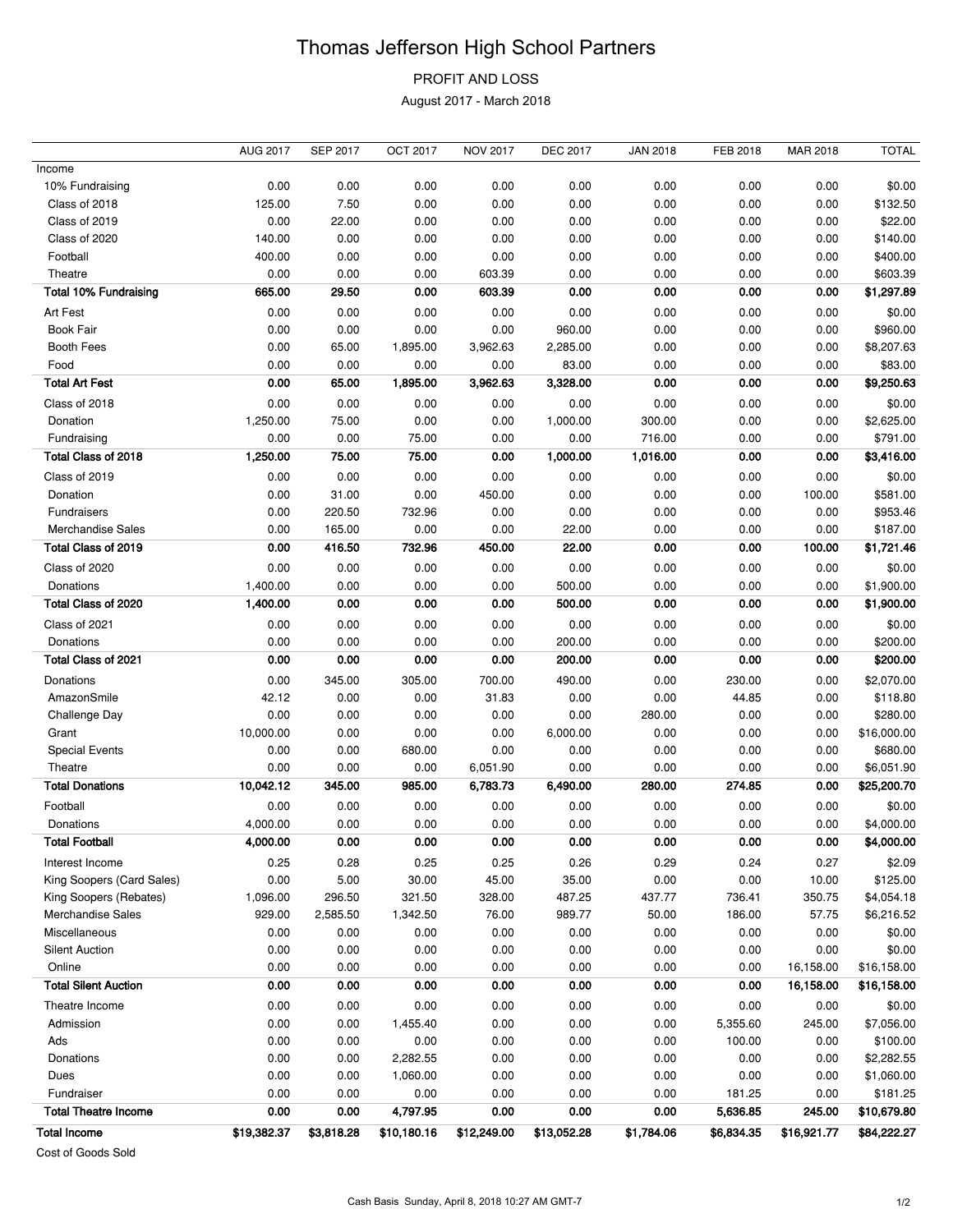|                                  | <b>AUG 2017</b> | SEP 2017     | <b>OCT 2017</b> | <b>NOV 2017</b>  | <b>DEC 2017</b> | <b>JAN 2018</b> | FEB 2018      | MAR 2018    | <b>TOTAL</b>           |
|----------------------------------|-----------------|--------------|-----------------|------------------|-----------------|-----------------|---------------|-------------|------------------------|
| 10% Fee                          | 0.00            | 0.00         | 0.00            | 0.00             | 0.00            | 0.00            | 0.00          | 0.00        | \$0.00                 |
| Class of 2018                    | 125.00          | 7.50         | 0.00            | 0.00             | 0.00            | 0.00            | 0.00          | 0.00        | \$132.50               |
| Class of 2019                    | 0.00            | 22.00        | 0.00            | 0.00             | 0.00            | 0.00            | 0.00          | 0.00        | \$22.00                |
| Class of 2020                    | 140.00          | 0.00         | 0.00            | 0.00             | 0.00            | 0.00            | 0.00          | 0.00        | \$140.00               |
| Football                         | 400.00          | 0.00         | 0.00            | 0.00             | 0.00            | 0.00            | 0.00          | 0.00        | \$400.00               |
| Theatre                          | 0.00            | 0.00         | 0.00            | 603.39           | 0.00            | 0.00            | 0.00          | 0.00        | \$603.39               |
| Total 10% Fee                    | 665.00          | 29.50        | 0.00            | 603.39           | 0.00            | 0.00            | 0.00          | 0.00        | \$1,297.89             |
| Art Fest Costs                   | 0.00            | 0.00         | 0.00            | 0.00             | 0.00            | 266.85          | 0.00          | 0.00        | \$266.85               |
| Food                             | 0.00            | 0.00         | 0.00            | 0.00             | 144.78          | 293.10          | 0.00          | 0.00        | \$437.88               |
| Supplies                         | 0.00            | 0.00         | 0.00            | 0.00             | 260.51          | 75.00           | 0.00          | 0.00        | \$335.51               |
| <b>Total Art Fest Costs</b>      | 0.00            | 0.00         | 0.00            | 0.00             | 405.29          | 634.95          | 0.00          | 0.00        | \$1,040.24             |
| <b>Fundraising Costs</b>         | 0.00            | 0.00         | 0.00            | 0.00             | 0.00            | 0.00            | 0.00          | 0.00        | \$0.00                 |
| <b>Bus Shelter</b>               | 0.00            | 0.00         | 4,000.00        | 0.00             | 5,400.00        | 2,517.00        | 0.00          | 0.00        | \$11,917.00            |
| <b>Total Fundraising Costs</b>   | 0.00            | 0.00         | 4,000.00        | 0.00             | 5,400.00        | 2,517.00        | 0.00          | 0.00        | \$11,917.00            |
|                                  |                 |              |                 | 0.00             | 0.00            |                 |               |             | \$500.00               |
| King Soopers Cards               | 0.00            | 0.00<br>0.00 | 500.00          |                  | 0.00            | 0.00<br>0.00    | 0.00          | 0.00        |                        |
| Logo Merchandise<br>Partners     | 0.00            | 507.78       | 0.00<br>0.00    | 6,425.00<br>0.00 | 0.00            | 0.00            | 0.00          | 900.00      | \$7,325.00<br>\$507.78 |
|                                  | 0.00            |              |                 |                  |                 |                 | 0.00          | 0.00        |                        |
| <b>Total Logo Merchandise</b>    | 0.00            | 507.78       | 0.00            | 6,425.00         | 0.00            | 0.00            | 0.00          | 900.00      | \$7,832.78             |
| <b>Square Costs</b>              | 0.00            | 42.57        | 0.00            | 2.50             | 40.83           | 0.00            | 12.36         | 0.00        | \$98.26                |
| Art Fest                         | 0.00            | 2.19         | 61.03           | 134.17           | 69.09           | 0.00            | 0.00          | 0.00        | \$266.48               |
| Challenge Day                    | 0.00            | 0.00         | 0.00            | 0.00             | 0.00            | 10.52           | 0.00          | 0.00        | \$10.52                |
| Class of 2019                    | 0.00            | 3.36         | 0.00            | 0.00             | 0.00            | 0.00            | 0.00          | 3.20        | \$6.56                 |
| Partners                         | 19.57           | 15.06        | 41.69           | 0.00             | 0.00            | 0.00            | 0.00          | 0.00        | \$76.32                |
| <b>Total Square Costs</b>        | 19.57           | 63.18        | 102.72          | 136.67           | 109.92          | 10.52           | 12.36         | 3.20        | \$458.14               |
| Theatre Expenses                 | 0.00            | 0.00         | 0.00            | 0.00             | 0.00            | 0.00            | 0.00          | 0.00        | \$0.00                 |
| Adobe Photograph Plan            | 9.99            | 9.99         | 39.96           | 0.00             | 0.00            | 0.00            | 0.00          | 0.00        | \$59.94                |
| Advertising                      | 0.00            | 0.00         | 0.00            | 100.74           | 0.00            | 0.00            | 0.00          | 0.00        | \$100.74               |
| Custume                          | 0.00            | 0.00         | 246.99          | 0.00             | 0.00            | 53.97           | 204.57        | 0.00        | \$505.53               |
| Food                             | 0.00            | 0.00         | 677.31          | 0.00             | 0.00            | 195.86          | 200.35        | 0.00        | \$1,073.52             |
| Makeup                           | 0.00            | 0.00         | 380.55          | 300.00           | 0.00            | 0.00            | 697.43        | 0.00        | \$1,377.98             |
| Set Design                       | 0.00            | 0.00         | 737.78          | 500.00           | 0.00            | 129.74          | 4,594.06      | 0.00        | \$5,961.58             |
| <b>Supplies</b>                  | 0.00            | 0.00         | 170.00          | 0.00             | 0.00            | 0.00            | 0.00          | 0.00        | \$170.00               |
| <b>Total Theatre Expenses</b>    | 9.99            | 9.99         | 2,252.59        | 900.74           | 0.00            | 379.57          | 5,696.41      | 0.00        | \$9,249.29             |
| <b>Total Cost of Goods Sold</b>  | \$694.56        | \$610.45     | \$6,855.31      | \$8,065.80       | \$5,915.21      | \$3,542.04      | \$5,708.77    | \$903.20    | \$32,295.34            |
| <b>GROSS PROFIT</b>              | \$18,687.81     | \$3,207.83   | \$3,324.85      | \$4,183.20       | \$7,137.07      | $$ -1,757.98$   | \$1,125.58    | \$16,018.57 | \$51,926.93            |
| Expenses                         |                 |              |                 |                  |                 |                 |               |             |                        |
| <b>Activity Grants</b>           | 875.00          | 0.00         | 0.00            | 0.00             | 0.00            | 0.00            | 1,000.00      | $-1,000.00$ | \$875.00               |
| Advertising                      | 0.00            | 0.00         | 0.00            | 350.00           | 0.00            | 0.00            | 0.00          | 0.00        | \$350.00               |
| <b>Bank Charges</b>              | 2.00            | 2.00         | 2.00            | 2.00             | 2.00            | 2.00            | 2.59          | 2.00        | \$16.59                |
| Fall Clean Up Expenses           | 134.38          | 0.00         | 0.00            | 0.00             | 0.00            | 0.00            | 0.00          | 0.00        | \$134.38               |
| Freshman BBQ                     | 355.28          | 0.00         | 0.00            | 0.00             | 0.00            | 0.00            | 0.00          | 0.00        | \$355.28               |
| Hospitality                      | 0.00            | 96.21        | 0.00            | 0.00             | 64.68           | 0.00            | 0.00          | 54.32       | \$215.21               |
| Insurance                        | 0.00            | 0.00         | 0.00            | 0.00             | 0.00            | 0.00            | 0.00          | 0.00        | \$0.00                 |
| <b>General Liability</b>         | 0.00            | 0.00         | 0.00            | 197.50           | 0.00            | 0.00            | 202.50        | 0.00        | \$400.00               |
| <b>Total Insurance</b>           | 0.00            | 0.00         | 0.00            | 197.50           | 0.00            | 0.00            | 202.50        | 0.00        | \$400.00               |
|                                  |                 |              |                 |                  |                 |                 |               |             |                        |
| Miscellaneous Expense            | 0.00            | 0.00         | 0.00            | 0.00             | 0.00            | 0.00            | 0.00          | 0.00        | \$0.00                 |
| <b>Student Activity Expenses</b> | 2,683.61        | 915.00       | 1,731.32        | 0.00             | 200.00          | 0.00            | 1,382.88      | 350.00      | \$7,262.81             |
| Supplies                         | 126.01          | 0.00         | 801.86          | 0.00             | 0.00            | 0.00            | 0.00          | 0.00        | \$927.87               |
| <b>Teacher Appreciation</b>      | 0.00            | 0.00         | 0.00            | 0.00             | 0.00            | 611.32          | 0.00          | 0.00        | \$611.32               |
| <b>Teacher Grants</b>            | 0.00            | 0.00         | 0.00            | 500.00           | 0.00            | 900.00          | 0.00          | 1,000.00    | \$2,400.00             |
| Theatre                          | 0.00            | 0.00         | 0.00            | 0.00             | 0.00            | 0.00            | 0.00          | 0.00        | \$0.00                 |
| Custume                          | 0.00            | 0.00         | 0.00            | 0.00             | 0.00            | 0.00            | 29.55         | 0.00        | \$29.55                |
| <b>Total Theatre</b>             | 0.00            | 0.00         | 0.00            | 0.00             | 0.00            | 0.00            | 29.55         | 0.00        | \$29.55                |
| <b>Total Expenses</b>            | \$4,176.28      | \$1,013.21   | \$2,535.18      | \$1,049.50       | \$266.68        | \$1,513.32      | \$2,617.52    | \$406.32    | \$13,578.01            |
| <b>NET OPERATING INCOME</b>      | \$14,511.53     | \$2,194.62   | \$789.67        | \$3,133.70       | \$6,870.39      | $$ -3,271.30$   | $$ -1,491.94$ | \$15,612.25 | \$38,348.92            |
| <b>NET INCOME</b>                | \$14,511.53     | \$2,194.62   | \$789.67        | \$3,133.70       | \$6,870.39      | $$ -3,271.30$   | $$ -1,491.94$ | \$15,612.25 | \$38,348.92            |
|                                  |                 |              |                 |                  |                 |                 |               |             |                        |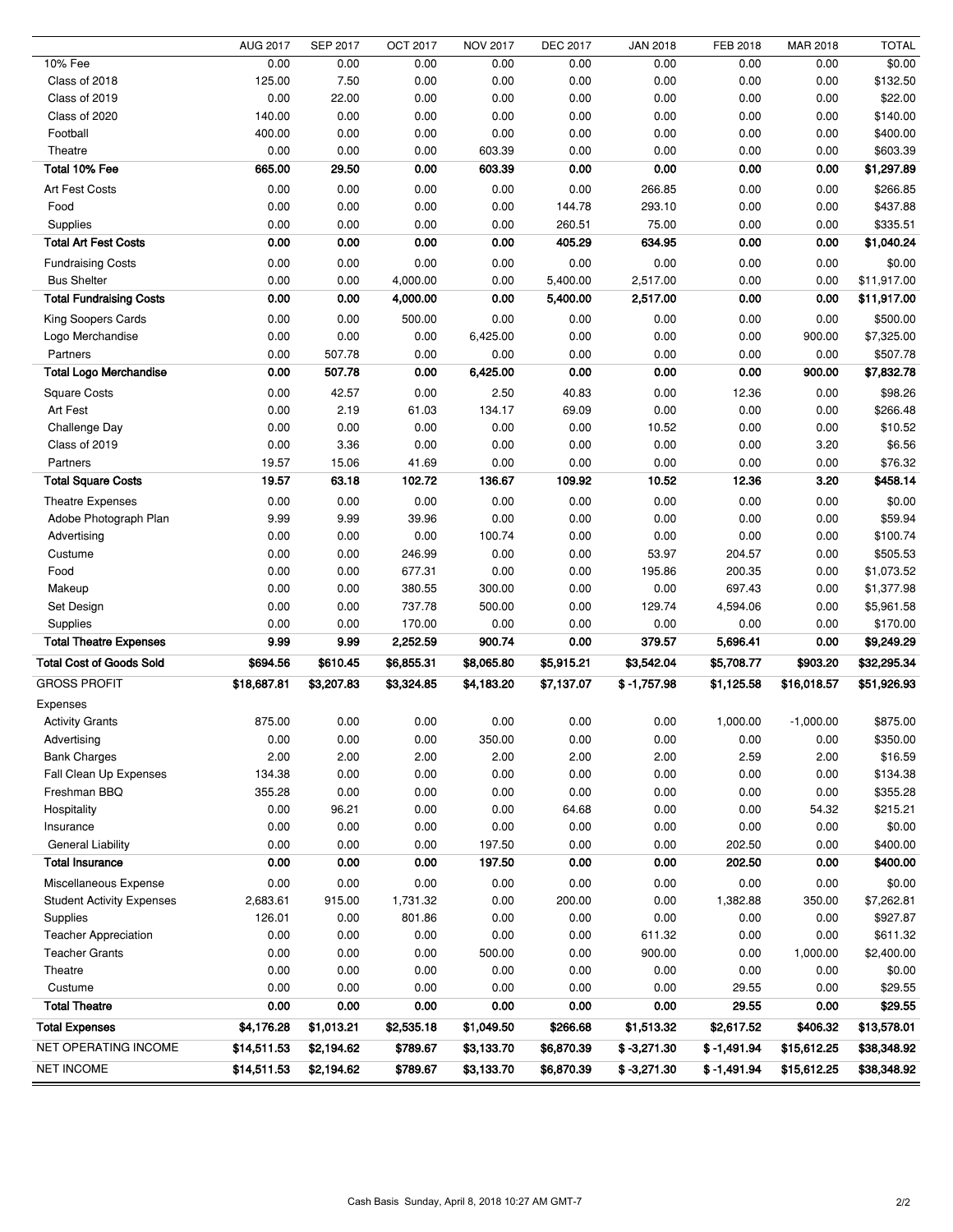## Thomas Jefferson High School Parent Partners

**TJP Financial Summary ‐** 

**March 31, 2018**

#### **Balance Sheet ‐**

| <b>TJP Checking</b> | \$51,897.78 |           |
|---------------------|-------------|-----------|
| <b>TJP Savings</b>  | \$10,362.42 |           |
| Theatre Checking    | 7,602.82    |           |
| <b>Petty Cash</b>   | 240.00      |           |
| <b>Total Cash</b>   |             | 70,103.02 |

| Less:                                     |        | Notes                                    |
|-------------------------------------------|--------|------------------------------------------|
| Community Partner Funds                   | 3,573  |                                          |
| Travel Reserve                            | 1,000  | Replenished Travel Fund - Board approved |
| Due to Activities/Sports/Clubs            | 15,001 | See Current Liabilities for Breakout     |
| <b>Bus Shelter Art Services/Materials</b> | 883    |                                          |
|                                           |        |                                          |
| Subtotal                                  | 20,457 |                                          |
|                                           |        |                                          |
| Due to TJ Theatre                         | 7,603  | Separate Account on the Balance Sheet    |
|                                           |        |                                          |
| Due to Other Programs                     | 28,060 |                                          |
|                                           |        |                                          |
| <b>Available to TJP</b>                   | 42,043 |                                          |

| <b>ILLAN DIRECTE</b>                         | נדט, בד נ |
|----------------------------------------------|-----------|
| Less: Reserve Requirement                    | 3.000     |
| <b>Available for Distribution / Expenses</b> | 39.043    |

#### **Other Discussion Items / Notes:**

| Parent Partners - Logo Merchandise Sales |        |             |                               |          |                                  |  |
|------------------------------------------|--------|-------------|-------------------------------|----------|----------------------------------|--|
| <b>Book Fair</b>                         |        |             |                               |          |                                  |  |
| Art Fest - Booth Fees                    |        |             |                               |          |                                  |  |
| Art Fest - Food                          |        |             |                               |          |                                  |  |
| Amazon Smile                             |        |             |                               |          |                                  |  |
| <b>Silent Auction</b>                    |        | \$16,158.00 |                               |          |                                  |  |
| <b>RTD Grant</b>                         |        |             |                               |          |                                  |  |
| <b>Merchandise Sales</b>                 |        | \$57.75     |                               |          |                                  |  |
| <b>COGs</b>                              | Square |             |                               |          |                                  |  |
|                                          |        |             |                               |          | # of Cards \$ Amount Rebate (5%) |  |
| Misc - King Soopers                      |        | \$350.75    | Jul                           | \$7,510  | \$376                            |  |
|                                          |        |             | Aug                           | \$5,805  | \$290                            |  |
|                                          |        |             | Sep                           | \$5,930  | \$297                            |  |
|                                          |        |             | Oct                           | \$6,430  | \$322                            |  |
|                                          |        |             | Nov                           | \$6,550  | \$328                            |  |
|                                          |        |             | <b>Dec</b>                    | \$9,745  | \$487                            |  |
|                                          |        |             | Jan                           | \$8,755  | \$438                            |  |
|                                          |        |             | Feb                           | \$14,728 | \$736                            |  |
|                                          |        |             | Mar                           | \$7,015  | \$351                            |  |
|                                          |        |             |                               |          |                                  |  |
|                                          |        |             |                               |          | \$3,623                          |  |
| <b>Total Event Sales</b>                 |        | \$16,566.50 |                               |          |                                  |  |
|                                          |        |             |                               |          |                                  |  |
| King Soopers Cards                       |        | \$          | 10.00 cards sold in the month |          |                                  |  |

#### *Theatre Club*

Will close Theatre account this month and transfer remaining funds to TJ. Check written to TJ to transfer funds from PTO to school. Not cashed yet ‐ treasurer was out for a couple of we

#### *Miscellaneous*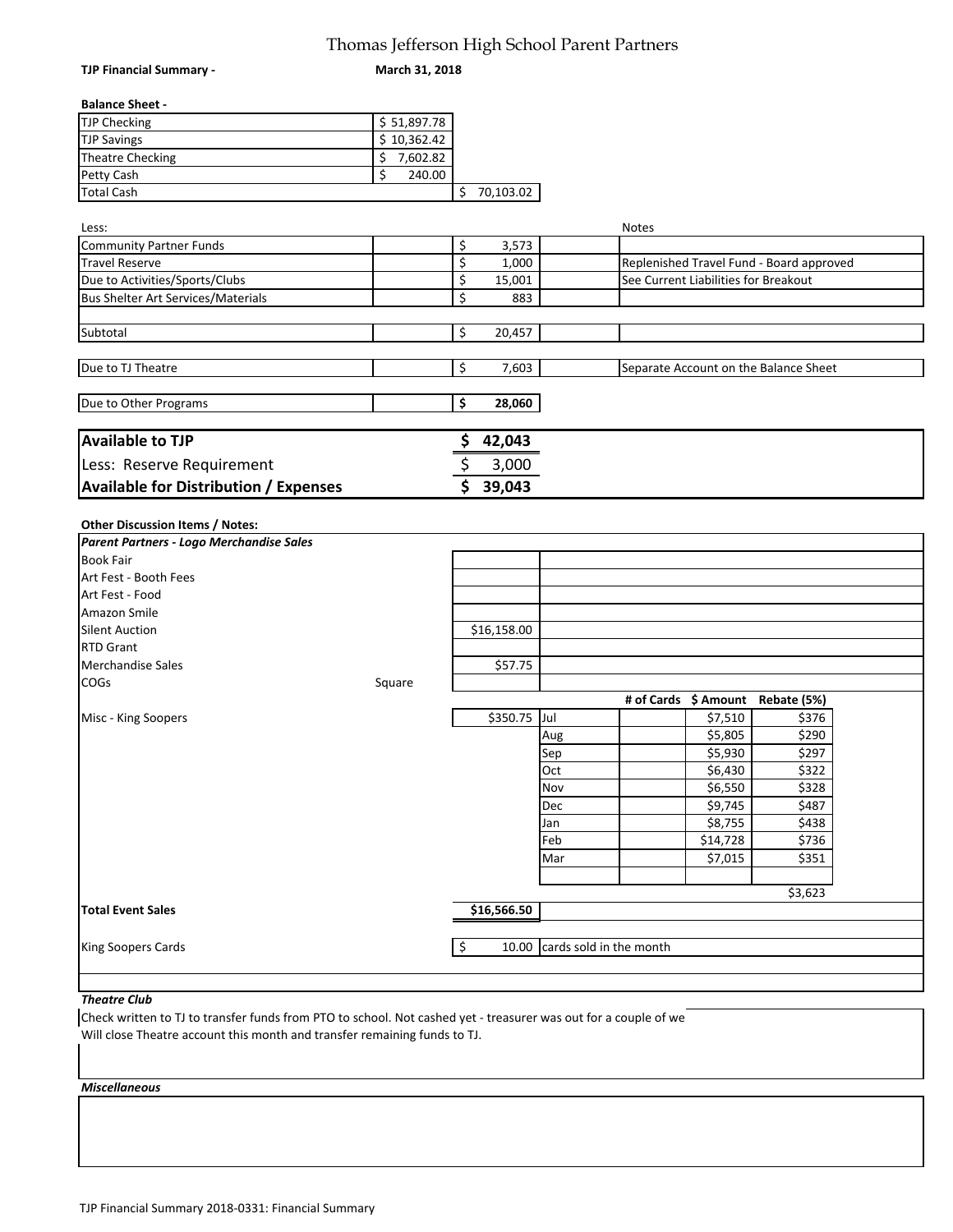### Thomas Jefferson High School Parent Partners

| <b>TJP Club/Activity Summary</b>          | March 31, 2018 |          |                          |           |                  |
|-------------------------------------------|----------------|----------|--------------------------|-----------|------------------|
|                                           | Beginning      |          |                          | Ending    |                  |
|                                           | Balance -      |          |                          | Balance - |                  |
|                                           | 3/1/2018       | Receipts | Expenditures             | 3/31/2018 | Comments         |
| <b>Community Partner Funds</b>            | 3,573          |          |                          | 3,573     |                  |
| <b>Travel Reserve</b>                     | 1,000          |          |                          |           | 1,000            |
| Class of 2018                             | 8,615          |          | 350                      |           | 8,265 DJ Deposit |
| Class of 2019                             | 3,071          | 100      | $\overline{\phantom{a}}$ |           | 3,171 Donation   |
| Class of 2020                             | 1,760          |          |                          |           | 1,760            |
| Class of 2021                             | 200            |          |                          |           | 200              |
| <b>Bus Shelter Art Services/Materials</b> | 883            |          |                          |           | 883              |